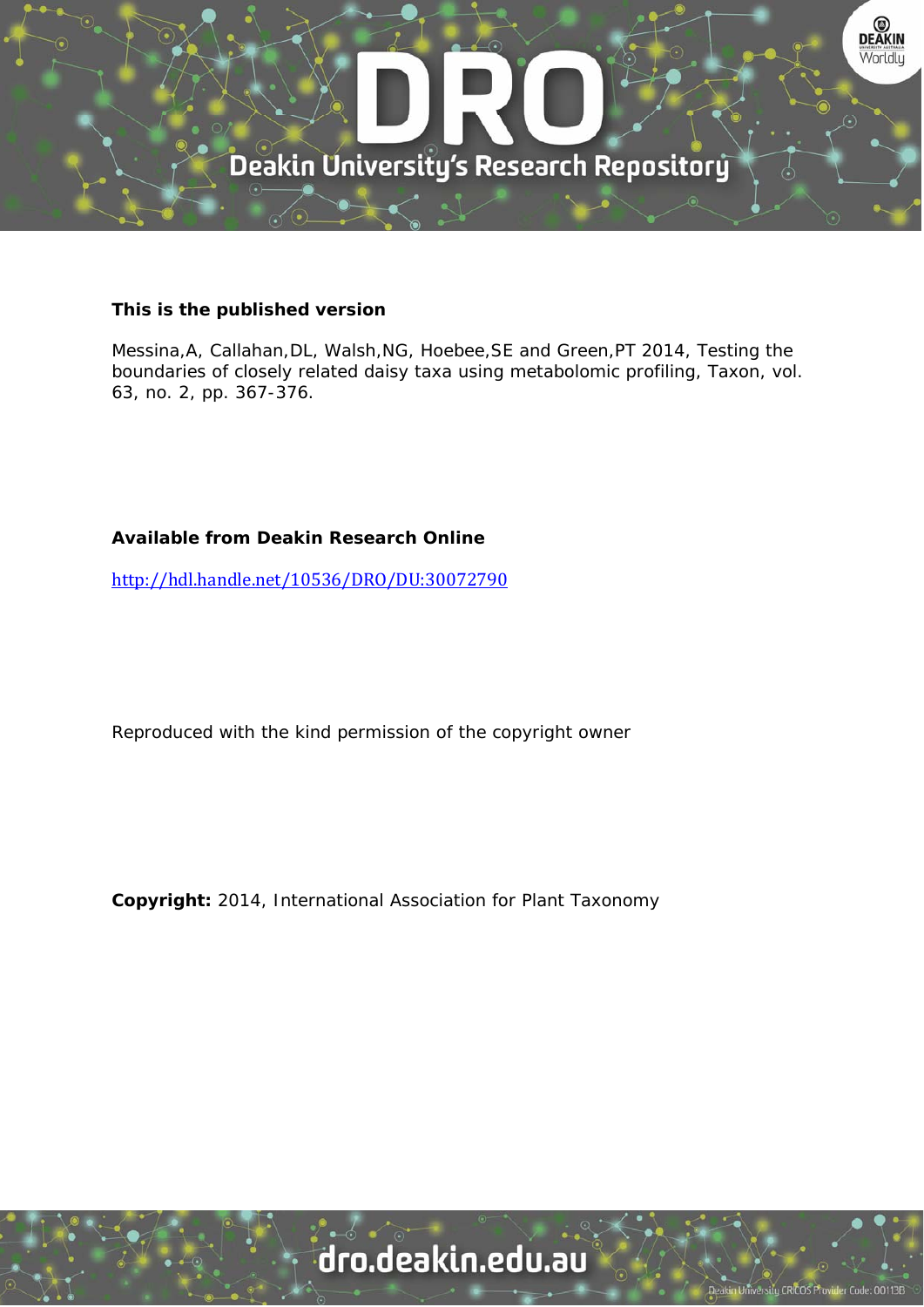## **Testing the boundaries of closely related daisy taxa using metabolomic profiling**

#### **Andre Messina,1 Damien L. Callahan,2 Neville G. Walsh,3 Susan E. Hoebee1 & Peter T. Green1**

1 *Department of Botany, La Trobe University, Bundoora, Victoria 3086, Australia*

2 *Metabolomics Australia, School of Botany, University of Melbourne, Victoria 3010, Australia*

3 *National Herbarium of Victoria, South Yarra, Victoria 3141, Australia*

Author for correspondence: *Andre Messina, a.messina@latrobe.edu.au*

**DOI** http://dx.doi.org/10.12705/632.15

**Abstract** Advances in high-throughput, comprehensive small molecule analytical techniques have seen the development of the field of metabolomics. The coupling of mass spectrometry with high-resolution chromatography provides extensive chemical profiles from complex biological extracts. These profiles include thousands of compounds linked to gene expression, and can be used as taxonomic characters. Studies have shown metabolite profiles to be taxon specific in a range of organisms, but few have investigated taxonomically problematic plant taxa. This study used a phenetic analysis of metabolite profiles to test taxonomic boundaries in the *Olearia phlogopappa* (Asteraceae) complex as delimited by morphological data. Metabolite profiles were generated from both field- and shade house-grown material, using liquid chromatography-mass spectrometry (LC-MS). Aligned profiles of 51 samples from 12 taxa gave a final dataset of over 10,000 features. Multivariate analyses of field and shade house material gave congruent results, both confirming the distinctiveness of the morphologically defined species and subspecies in this complex. Metabolomics has great potential in alpha taxonomy, especially for testing the boundaries of closely related taxa where DNA sequence data has been uninformative.

**Keywords** chemotaxonomy; LC-MS; metabolomics; *Olearia*; species complex

**Supplementary Material** The Electronic Supplement (Appendix S1: LC-MS dataset validation) is available in the Supplementary Data section of the online version of this article at http://www.ingentaconnect.com/content/iapt/tax

#### **INTRODUCTION**

Chemotaxonomy has long been accepted as a useful tool in plant taxonomy, with many methods for species separation developed in the 1960s (Harborne, 1973, 1975; Smith, 1976; Bohm, 1998; Reynolds, 2007). While analytical methods for volatile oils, fatty acids and alkaloids have been developed (Harborne, 1973; Zidorn, 2008; Wink & al., 2010), the mainstay of chemotaxonomy has been the analysis of flavonoids (Wilt & al., 1992; Bohm, 1998; Markham, 2006). Flavonoids have been popular because they are structurally diverse and almost ubiquitous in flowering plants, meaning they can be used at all levels from higher level systematics to the taxonomy of species, populations, and hybrid taxa (Harborne, 1975; Kim & al., 2004; Ekenäs & al., 2009). Further, they are stable and easily identified, meaning they can be extracted from old material or herbarium specimens (Bohm, 1998) and that no special equipment or methods are required to handle and process samples, or identify compounds (Wink, 2003; Zidorn, 2008). Lastly, because of the roles these compounds play in defense and signaling, they are subject to natural selection and are therefore potentially informative in evolutionary studies (Harborne, 1975; Bohm, 1998; Wink, 2003; Kirk & al., 2005; Ekenäs & al., 2009; Wink & al., 2010).

Although the application of chemotaxonomy in phenetic taxonomy and systematics was once widespread, it is no longer commonly used, as there are many factors that limit its application in cladistic analyses. The inclusion of standards and outgroup taxa allows phylogenies to be constructed using chemical data based on the loss or gain of chemical compounds, but such studies do not strictly meet the requirements of cladistic analysis (Harborne, 1967; Bohm, 1998). The potential for convergent evolution and problems with quantification also makes their use in cladistic analyses problematic (Hegnauer, 1986; Wink, 2003; Reynolds, 2007; Wink & al., 2010). Further, plant chemical profiles may obscure evolutionary relationships either because some compounds are not plant-derived (taken up and stored but not synthesised), while others that could be present go undetected because they occur in trace amounts, or the genes coding them are silenced (Hegnauer, 1986; Bohm, 1998; Wink, 2003; Zidorn, 2008).

For these reasons, and the advantages offered by genetic technology, DNA sequencing has largely superseded chemical taxonomy (Ekenäs & al., 2009). DNA sequencing has been hugely successful in underpinning a natural classification system for plants. Regions such as the internal transcribed spacer region (ITS) or combinations of chloroplast regions such as *trnL-F*, *rbcL* and *matK* have been useful in constructing

Received: 21 Mar 2013 | returned for revision: 3 Sep 2013 | revision received: 4 Dec 2013 | accepted: 6 Dec 2013 | published online ahead of inclusion in print and online issues: 3 Apr 2014 || © International Association for Plant Taxonomy (IAPT) 2014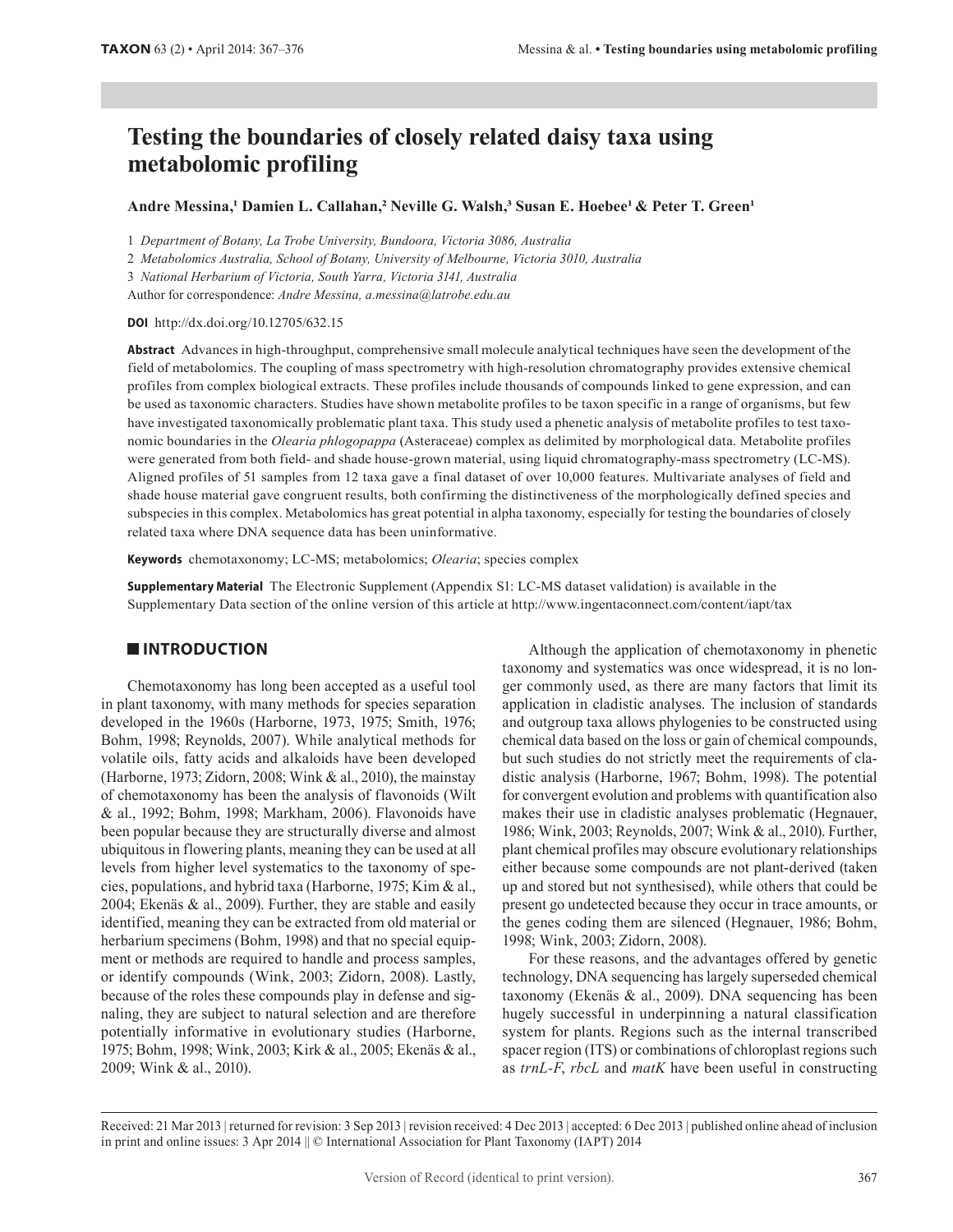phylogenies and delimiting species (CBOL Plant Working Group, 2009; Stuessy, 2009; Kelly & al., 2010). However, despite its promise sequencing has not solved all questions in plant taxonomy. While many sequencing studies have confirmed relationships at generic and section level, others have been uninformative at species level (Clarkson & al., 2004; Brown & al., 2006; Devey & al., 2008) or in recently diverged taxa (Kress & al., 2005; Zidorn, 2008; Ekenäs & al., 2009). Further, there are myriad issues related to parallel evolution, recombination and gene duplication (Stuessy, 2009), and regions differ in the degree of variation they exhibit across plant groups. Unlike the *CO1* gene in animals, no single region has been identified in the plant genome that can be routinely used for specific or infraspecific level taxon delimitation. Instead, several regions are generally used for species-level studies, requiring several regions to be screened, or development of new markers made before suitable loci are found for any one group of plants (Kress & al., 2005; Shaw & al., 2005, 2007; Chase & al., 2007; CBOL Plant Working Group, 2009; Korotkova & al., 2011). This can make species-level work slow and expensive. Other molecular methods that provide more variation, such as microsatellite and low-copy nuclear genes have been developed for some taxa (Takayama & al., 2011). Again, these markers are typically not universal and development of new markers can be time consuming and expensive.

Chemical data can still play a vital role in alpha taxonomy, especially where common sequence data is unable to resolve taxa. Chemical data may be informative for determining taxonomic boundaries, using a phenetic approach without inferring evolutionary relationships (Nyman & Julkunen-Tiitto, 2005; Wink & al., 2010). In particular, secondary metabolites have great application for distinguishing taxa at inter- and infraspecific levels (Bohm, 1998; Kim & al., 2004; Nyman & Julkunen-Tiitto, 2005; Zidorn, 2008). They may also be useful for insights into the origin of hybrid taxa (Kirk & al., 2005; Horwarth & al., 2008; Ekenäs & al., 2009).

Advances in analytical instrumentation, data handling and processing tools have seen the development of methods to investigate a broad range of small molecules (100–1500 Da) within organisms. Now known as metabolomics (Kirk & al., 2005; Rochfort, 2005; Ivanisevic & al., 2011), this untargeted small molecule analytical approach produces metabolite profiles based on thousands of compounds per sample in many chemical families (Fiehn & al., 2000; Kirk & al., 2005; Xie & al., 2008), rather than comparatively few compounds in one group as in flavonoid analyses. Metabolomics is now being applied in a range of areas such as natural product chemistry, metabolism, biomarker discovery, functional genomics, systems biology (Rochfort, 2005; Trenerry & Rochfort, 2010), and identification and quality control of food and medicinal plants (Schaneberg & al., 2003; Ge & al., 2008; Xie & al., 2008; Kim & al., 2010). More recently, metabolomics is being used in the classification and identification of many cryptic organisms, including microbes and pathogens (Sauer & al., 2008; Fournier & al., 2009; Sauer & Kliem, 2010), fungi (Pope & al., 2007; Frisvad & al., 2008; Kang & al., 2011), and sponges (Ivanisevic & al., 2011).

To date, studies of vascular plants using metabolomic profiling methods for classification have been largely limited to the identification and quality control of crop species (Schaneberg & al., 2003; Ge & al., 2008; Xie & al., 2008; Kim & al., 2010). Other studies using metabolomic methods have shown welldefined plant species to possess different chemical profiles for select families of compounds (e.g., Nyman & Julkunen-Tiitto, 2005; Kite & al., 2007, 2009; Ekenäs & al., 2009). However, untargeted metabolomic profiling has not yet been used to test taxonomic boundaries in plants.

In this study we employed metabolomic profiling to test taxonomic boundaries in the *Olearia phlogopappa* (Labill.) DC. (Asteraceae) species complex of south-eastern Australia. The complex is here defined as comprising *O. phlogopappa*, *O. brevipedunculata* N.G.Walsh, *O. lirata* (Sims) Hutch., *O. rugosa* (F.Muell. ex W.Archer Bis) Hutch. and *O. stellulata* (Labill.) DC. Members of this complex belong in *Olearia* sect. *Asterotriche* Benth. and are those species that are often confused with *O. phlogopappa*, or included within this species in Floras and other accounts (e.g., Curtis, 1963; Willis, 1973; Lander, 1994; Walsh & Lander, 1999). A recent revision of this complex, based on morphological characters, supports the previously accepted species circumscriptions, but proposes a new infraspecific treatment for *O. phlogopappa* (Messina & al., 2013). Phylogenetic studies have confirmed section *Asterotriche* as monophyletic, and well placed in *Olearia* s.str. (Cross & al., 2002; Brouillet & al., 2009; Messina, 2013). However, attempts to support the morphology-based revision of this complex using genetic analyses have proved uninformative because of the highly conserved nature of the ITS, *rpl32*, *matK*, and *psbA* regions in this group, even between morphologically distinct taxa (Cross & al*.*, 2002; Messina, 2013). In this study, we take some of the taxa identified by analyses of morphological characters and use metabolomic profiling as an independent test of their distinctiveness.

#### **METHODS**

**Sample collection and extraction. —** Sixty field samples representing 17 taxa (3 of *O. asterotricha* (F.Muell.) Benth., 2 *O. brevipedunculata*, 3 *O. canescens* (Benth.) Hutch., 2 *O. frostii* (F.Muell.) J.H.Willis, 2 *O. gravis* (F.Muell.) F.Muell. ex Benth., 6 *O. lirata*, 4 *O. nernstii* (F.Muell.) Benth., 6 *O. phlogopappa* subsp. *phlogopappa*, 5 *O. phlogopappa* subsp. *continentalis* Messina, 5 *O. phlogopappa* subsp. *flavescens* (Hutch.) Messina, 4 *O. phlogopappa* subsp. *gunniana* (DC.) Messina, 2 *O. phlogopappa* subsp. *insularis* Messina, 4 *O. phlogopappa*  subsp. *subrepanda* (DC.) Messina, 1 *O. phlogopappa* subsp. *serrata* Messina, 2 *O. quercifolia* Sieber ex DC., 5 *O. rugosa*, 4 *O. stellulata*) were collected from locations in four states of Australia: Tasmania, Victoria, New South Wales and Queensland. However, only taxa with three replicates were included in statistical analyses. This reduced number of samples to four (of five) currently recognised species in the *Olearia phlogopappa* complex, five (of nine) infraspecific taxa, and three well-defined taxa for use in outgroup comparisons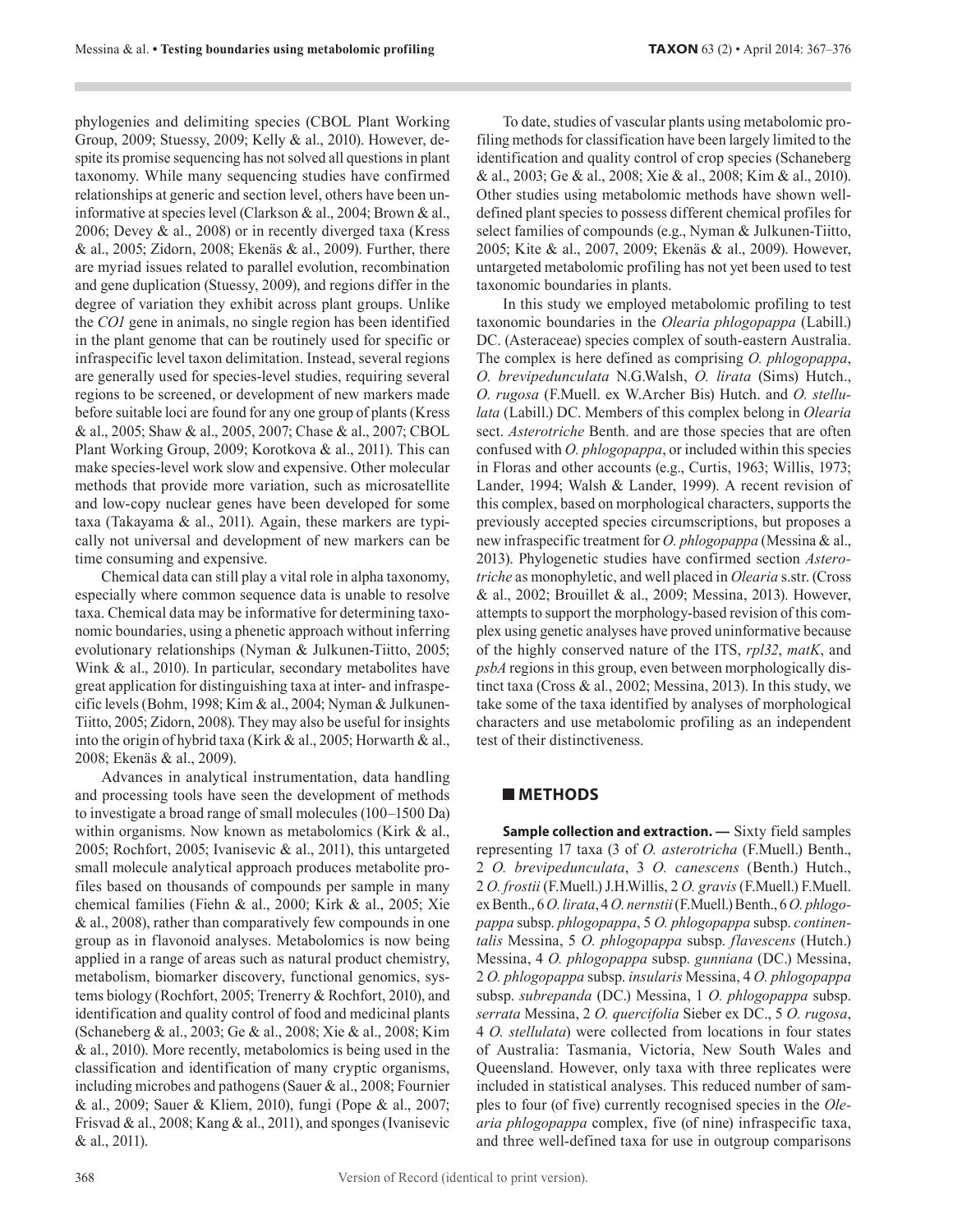(Appendix 1). The taxa excluded from analyses on the basis of sample size included both taxa that were morphologically well defined (*O. frostii*, *O. gravis*, *O. quercifolia*) and less well defined (*O. brevipedunculata*, *O. phlogopappa* subsp. *serrata*). Field samples were comprised of leaves pooled from across five separate plants and dried and preserved at the point of collection, thereby giving a representative "population" sample. A voucher specimen was taken from every population and deposited at MEL.

As part of a morphological study (Messina & al., 2013) cuttings were also taken from many field populations and grown in a common shade house environment at La Trobe University. An attempt was made to take cuttings from the same five individuals that contributed dried leaves to the pooled field sample for each taxon at each location, but the success rate was low and shade house samples were made from one plant per population. For this and other logistical reasons, 31 samples from 7 taxa (7 of *O. phlogopappa* subsp. *phlogopappa*, 4 *O. phlogopappa*  subsp. *continentalis*, 3 *O. phlogopappa* subsp. *gunniana*, 3 *O. phlogopappa* subsp. *insularis*, 3 *O. phlogopappa* subsp. *subrepanda*, 7 *O. rugosa*, 4 *O. stellulata*) were included in the present study (Appendix 1). Plants were grown in a mesh shade house in 10 inch pots in an organic soil mixture consisting of pine bark compost, coarse sand, iron, micronutrients, iron sulphate, gypsum, and a 70-day slow-release fertilizer. Leaves were harvested in May 2011; average weather conditions for this month at La Trobe University were mean maximum temperature 15.4°C and mean minimum temperature 7.4°C, with 3.9 hrs of sunshine (BOM, 2011).

In the laboratory, approximately 0.1 g of dried and ground leaf material was weighed into 10 mL tubes, and elutants were extracted in 2.5 mL of 80% methanol. After 40 hours tubes were centrifuged and supernatant removed and stored at 4°C. A solvent mixture with moderate polarity was used in order to extract a broad range of metabolites without extracting the most lipophilic compounds such as waxes and non-polar lipids which cause contamination of the LC column. Samples were then diluted 1:4 v/v sample/ddH<sub>2</sub>O to facilitate retention on the reversed phase column and then filtered through a Sartorius Minisart RC4 0.2 µm syringe filter to remove precipitants from the supernatant.

**LC-MS system details and method. —** Sample extracts were analysed using an Agilent 1200 series UHPLC coupled with an Agilent 6520 dual ESI quadrupole time of flight (QTOF) MS system. Deionized water (18.2 MΩ . cm, Millipore Synergy 185) and LC-MS grade acetonitrile (Merck, Kilsyth, Victoria, Australia) were used throughout this experiment. An ultra high pressure Agilent Zorbax Eclipse plus RRHD XDB C18  $2.1 \times 100$  mm, 1.8 µm column was used for chromatographic separation. Analytes were eluted using a gradient method (0 min 1%B, 6 min 30%B, 12 min 100%B, 13 min 100%B, 13.1 min 100%B, 17 min 1%B) with the following mobile phases: (A) 0.1% formic acid in water, and (B) 0.1% formic acid in acetonitrile with a flow rate of 0.4 mL/min and a column temperature of  $35^{\circ}$ C. The sample injection volume was  $5 \mu$ L.

Electrospray ionization source conditions were as follows: nebuliser pressure 40 psi, gas flow rate 10 L/min, Gas temperature 300°C, capillary voltage 4000 V, Fragmentor voltage 150 V, and skimmer voltage 65 V. The instrument was operated in the extended dynamic range mode and data was collected in the range 100–1700 mass-to-charge ratio (*m/z*). Reference ions were continuously sprayed into the source using the second nebuliser for spectral mass calibration. Only the negative ion mode was employed. This mode was used to include flavonoid compounds in the analysis, as these compounds ionize more efficiently in negative ionization mode.

**Quality control (QC). —** Both field and shade house analyses included a biological pooled QC (PBQC) sample, that consisted of a 5 µL aliquot of each of the sample extracts. This is an accepted means of validating metabolomic datasets (Dunn & al., 2011). Technical replicates of three randomly selected samples were also analysed, as well as a 10  $\mu$ M quercetin standard (Sigma Aldrich, Castle Hill, New South Wales, Australia). The samples were injected in a random order with the PBQC and standard analysed every 15th injection. The PBQC and standard was used to check for retention time shifts, mass accuracy and sensitivity changes throughout the whole run (see Electr. Suppl.: Appendix S1). Automated mass axis recalibration was also carried out after each QC analysis to ensure minimal mass accuracy error. Principal component analysis (PCA) using mean-centered data was undertaken using Mass Profiler Professional (Agilent, Mulgrave, Victoria, Australia) to visualise any variation exhibited in QC samples across the run. See supplementary material for validation of data.

**Data processing. —** Chromatographic deconvolution was carried out using MassHunter Qualitative analysis software (Agilent). This software finds metabolite peaks, and produces a list containing the accurate mass, retention time and intensity of individual peaks, known as a molecular feature. The molecular feature extraction algorithm searched for peaks above a 750-count threshold and included the adduct ions Cl−, Br− and HCOO<sup>−</sup> and dimers (gas phase ion clusters). Data was then imported into Mass Profiler Professional (Agilent) where retention times (RTs) were aligned across all samples and peak intensities were normalised. Both field and shade house data analyses yielded datasets with thousands of features, many of which were unique to single samples thus making them uninformative in statistical analysis. They were removed from the datasets. With singletons removed, aligned field samples gave a matrix of just over 8300 features, and over 5800 features for the shade house samples. In both datatsets each sample had between 500–1600 peaks.

**Data analysis. —** Filtered and aligned shade house and field data matrices were imported into PRIMER (Clarke & Gorey, 2006) for separate multivariate analysis. Although comparing field-collected with shade house samples could reveal the effect of environment on underlying infra- and interspecific genetic variation in metabolite profiles, this was not an aim of the study. In any case, the field and shade house samples were collected differently (five individuals per sample in the field, versus one individual per sample in the shade house), confounding any comparisons between them. Instead, we analysed the datasets separately and looked for congruence in the outcomes, despite the differences in sample collection methodology.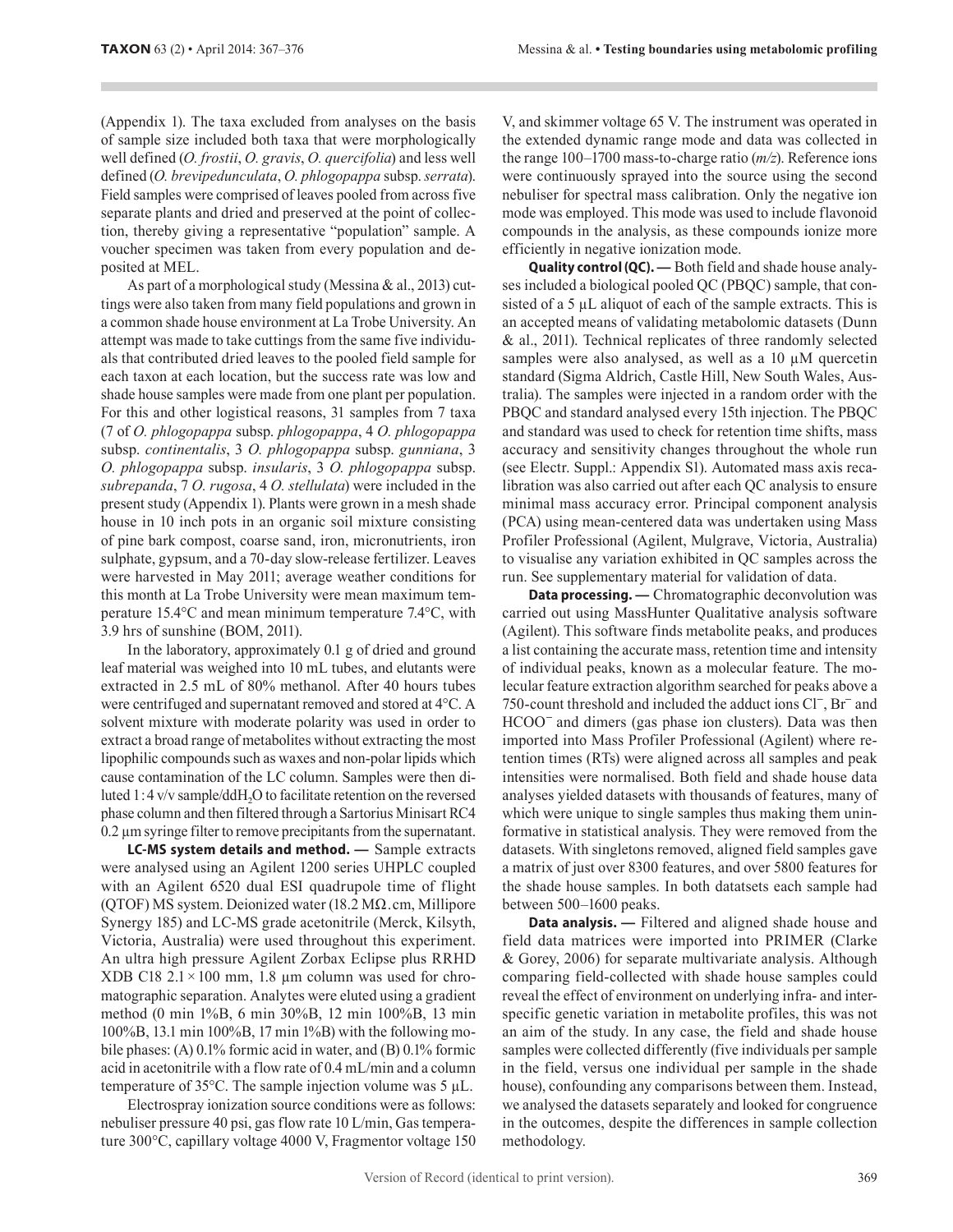Distance matrices were generated using the Bray-Curtis coefficient of similarity on log-transformed data. Multidimensional scaling (MDS, 50 random starts) was performed on the distance matrices to produce 3-dimensional ordinations that helped to visualize similarities within and differences between the metabolite profiles of the taxa, but the ANOSIM routine was used to objectively test for significant differences between them. This is a nonparametric routine that uses the ranked rather than actual distance between two samples in analyses. The test statistic is *R*, a measure of within-taxon versus between-taxon similarity. When  $R = 1$  all replicates of a taxon are more similar to each other in their metabolite profiles than they are to any other replicate of a different taxon, whereas  $R = 0$  indicates that similarities within and between taxa are the same, and taxa are not differentiated (Clarke & Warwick, 2001). Thus, *R* is essentially a measure of group "distinctiveness", and is useful in this case as measure of the distinctiveness of each taxon. We used  $n = 10,000$  randomisations for the initial multi-taxon analyses, which yielded significant overall *R* values for both field and shade house analyses. Post hoc comparisons were then conducted for each pair of taxa. A minimum of three samples per group is needed to establish significance at  $\alpha$  = 0.1 in the ANOSIM routine, so only taxa with at least three replicates were included in these analyses. However, in most pairwise comparisons both taxa had four or more replicates and significance could be judged at  $\alpha = 0.05$ .

#### **RESULTS**

**Differentiation of taxa. —** Field samples gave unequivocal support for the hypothesis that taxa defined on the basis of their morphology also differ in their chemical profiles. All taxa formed discrete groups in the ordinations (Fig. 1A–C), and ANOSIM testing showed that all 55 pairwise taxon comparisons were significantly different, with 34 of these indicating perfect distinction  $(R = 1,$  Table 1).

Analyses of the shade house samples also gave robust support for the hypothesis that taxa defined by their morphology are chemically distinct entities. Most taxa formed discrete clusters in the ordinations (Fig. 1D–F), and ANOSIM testing showed that 19 of 21 pairwise taxon comparisons were significantly different ( $P < 0.05$ ) with virtually no overlap ( $R \ge$ 0.45; Table 1). Typically, the distinction between taxa in paired comparisons was greatest when one taxon was a species, as opposed to comparisons between subspecies of *O. phlogopappa*. The only taxa not significantly different from each other were *O. phlogopappa* subsp. *phlogopappa* and subsp. *insularis*, and subsp. *phlogopappa* with subsp. *gunniana*. Samples of *O. phlogopappa* subsp. *phlogopappa* were spread throughout the ordination on all three axes, overlapping with several other taxa (Fig. 1D–F). Pairwise comparisons with this taxon yielded lower *R* values than most other subspecies of *O. phlogopappa* (i.e., *R* values mostly 0.4–0.8). In particular, at least some samples of *O. phlogopappa* subsp. *phlogopappa* tended to cluster with samples of subsp. *insularis* on all three axis of the ordination, reflecting the low *R* value of the pairwise comparison

of these taxa. Conversely, samples of subsp. *gunniana* showed some differentiation from subsp. *phlogopappa* samples in the ordination, but were judged not to be significantly different in the ANOSIM test  $(P = 0.083)$ .

*Olearia phlogopappa* **s.l. —** We also tested the distinctiveness of *O. phlogopappa* s.l. against other species in our dataset by collapsing all the subspecies of *O. phlogopappa* into this single taxon, and re-running the ANOSIM analyses (Table 2). Using field-collected samples, *O. phlogopappa* s.l. differed significantly from the outgroup taxa *O. asterotricha*, *O. canescens* and *O. nernstii* (*R* values > 0.7), and less strongly but still significantly from *O. lirata* and *O. rugosa*. The differentiation of *O. phlogopappa* s.l. from *O. rugosa* was stronger for field-collected samples than shade house samples. *Olearia phlogopappa* s.l. did not differ significantly from *O. stellulata* for field-collected samples, but they did differ weakly for glasshouse samples.

#### **DISCUSSION**

**Differentiation of taxa.** - Previously, taxonomic differences have been quantified using metabolomic profiles for a range of well-established plant species, even where taxa are closely related (Nyman & Julkunen-Tiitto, 2005; Kite & al., 2007, 2009; Ekenäs & al., 2009; Kim & al., 2010). In this study, genetically or morphologically distinct species (and subspecies) in *Olearia* sect. *Asterotriche* were differentiated using metabolomic profiles, confirming taxon distinctions and validating the utility of this method for identification and differentiation.

Within the *Olearia phlogopappa* complex, boundaries between *O. rugosa*, *O. stellulata*, and *O. lirata* have been historically ambiguous. A recent morphological study supported the distinction of these species, with circumscriptions of the latter three slightly revised (Messina & al., 2013). Metabolomic profiling adds support to these revised concepts by providing further evidence for the appropriate placement of several populations which were poorly resolved in the morphological study and only tentatively placed in species (e.g., *O. lirata* from the southern Tablelands of New South Wales [*A. Messina 111*], *O. rugosa* from Tasmania and Flinders Island [*A. Messina 245, 248*], and *O.stellulata* from Wilsons Promontory [*A. Messina 181*]) (Walsh & Lander, 1999; Messina & al., 2013). The support is evident because all three species were still clearly differentiated when these poorly resolved populations were included (Table 1; Fig. 1).

Metabolomic profiling also gave substantial but incomplete weight to the recognition of *O. phlogopappa* s.l. as an entity distinct from other species. *Olearia phlogopappa* s.l. was quite distinct from the three outgroup taxa, and moderately but still significantly distinct from two other species in the complex, *O. lirata* and *O. rugosa*. However, there was considerable overlap of *O. phlogopappa* s.l. and *O. stellulata* in ordination space for both field and shade house samples, and only the latter samples showed a significant interspecific difference in metabolite profiles. Why these taxa should be so poorly differentiated based on their metabolite chemistry, while being quite distinct morphologically (Messina & al., 2013), is unclear.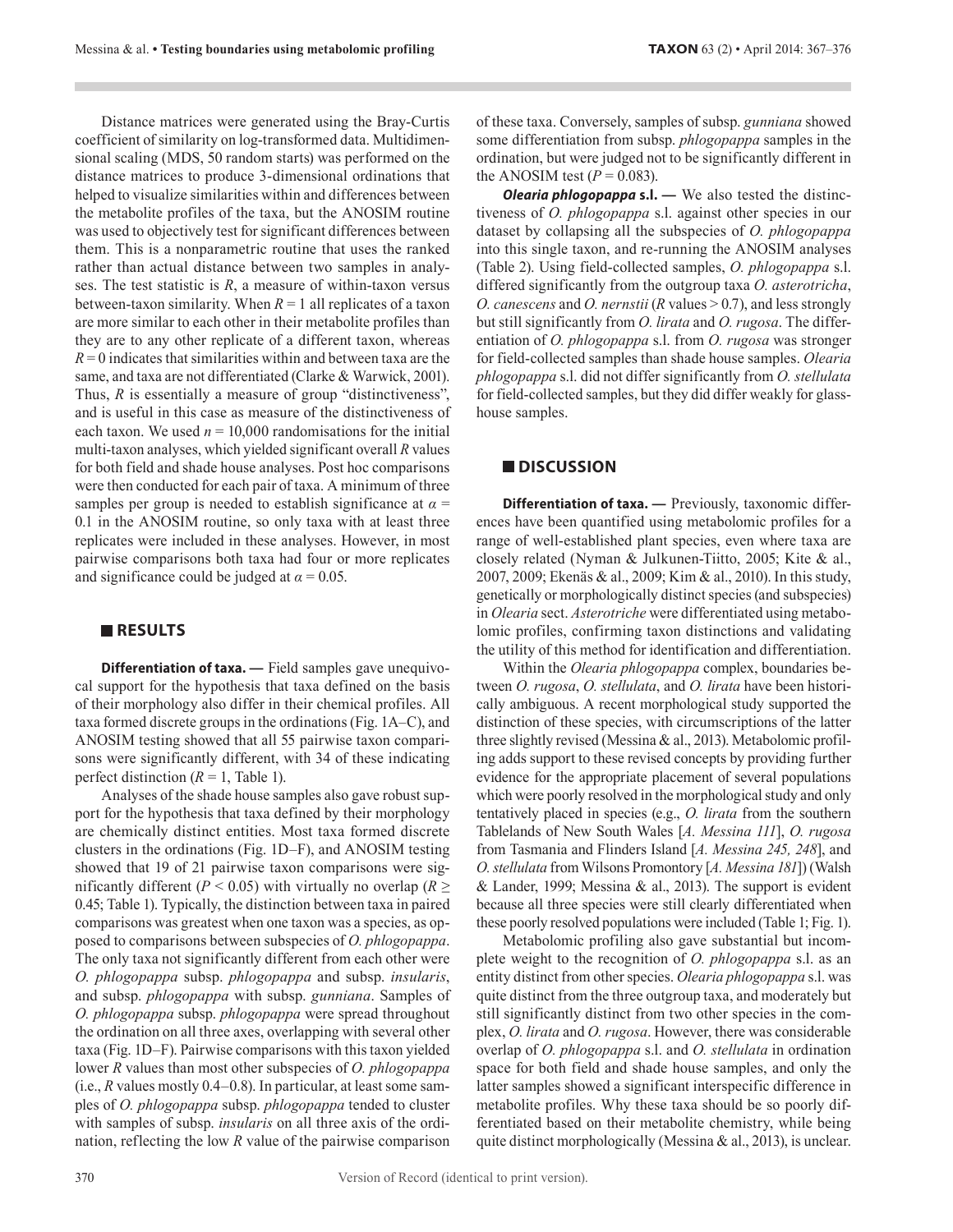**Infraspecific variation in** *O. phlogopappa.* **—** Defining the boundaries of *O. phlogopappa* has been a major challenge due to the large range of morphological variation in this taxon. Problems with applying a stable taxonomy have been complicated by varying and sometimes conflicting taxonomic interpretations over the last 150 years (Hooker, 1856; Hutchinson, 1917; Curtis, 1963; Walsh & Lander, 1999). As currently recognised, *O. phlogopappa* consists of nine subspecies, which are widespread throughout south-eastern Australia (Messina & al., 2013). Infraspecific taxa are morphologically variable, but readily assigned to this species on the basis of floral and vegetative characters (Messina & al., 2013). Metabolomic profiling has supported many of the currently recognised subspecies; four of the six subspecies tested had



**Fig. 1.** Three-dimensional ordination of samples based on the Bray-Curtis dissimilarity matrix. **A–C,** field ordination, stress value = 0.1; **D–F,** shade house ordination, stress = 0.11. **Top row,** axis 1 and 2; **middle row,** axis 1 and 3; **bottom row,** axis 2 and 3. Symbols represent taxa: , *O. asterotricha*; +, *O. canescens*;▲, *O. lirata*; – , *O. nernstii*; ×, *O. phlogopappa* subsp. *phlogopappa*; ●, *O. phlogopappa* subsp. continentalis;  $\ast$ , *O. phlogopappa* subsp. *flavescens*; □, *O. phlogopappa* subsp. *gunniana*; ○, *O. phlogopappa* subsp. *insularis*; ■, *O. phlogopappa* subsp. *subrepanda*;  $\blacklozenge$ , *O. stellu-* $\textit{data}$ ;  $\triangle$ , *O. rugosa*. Numbers next to symbols indicate collection numbers.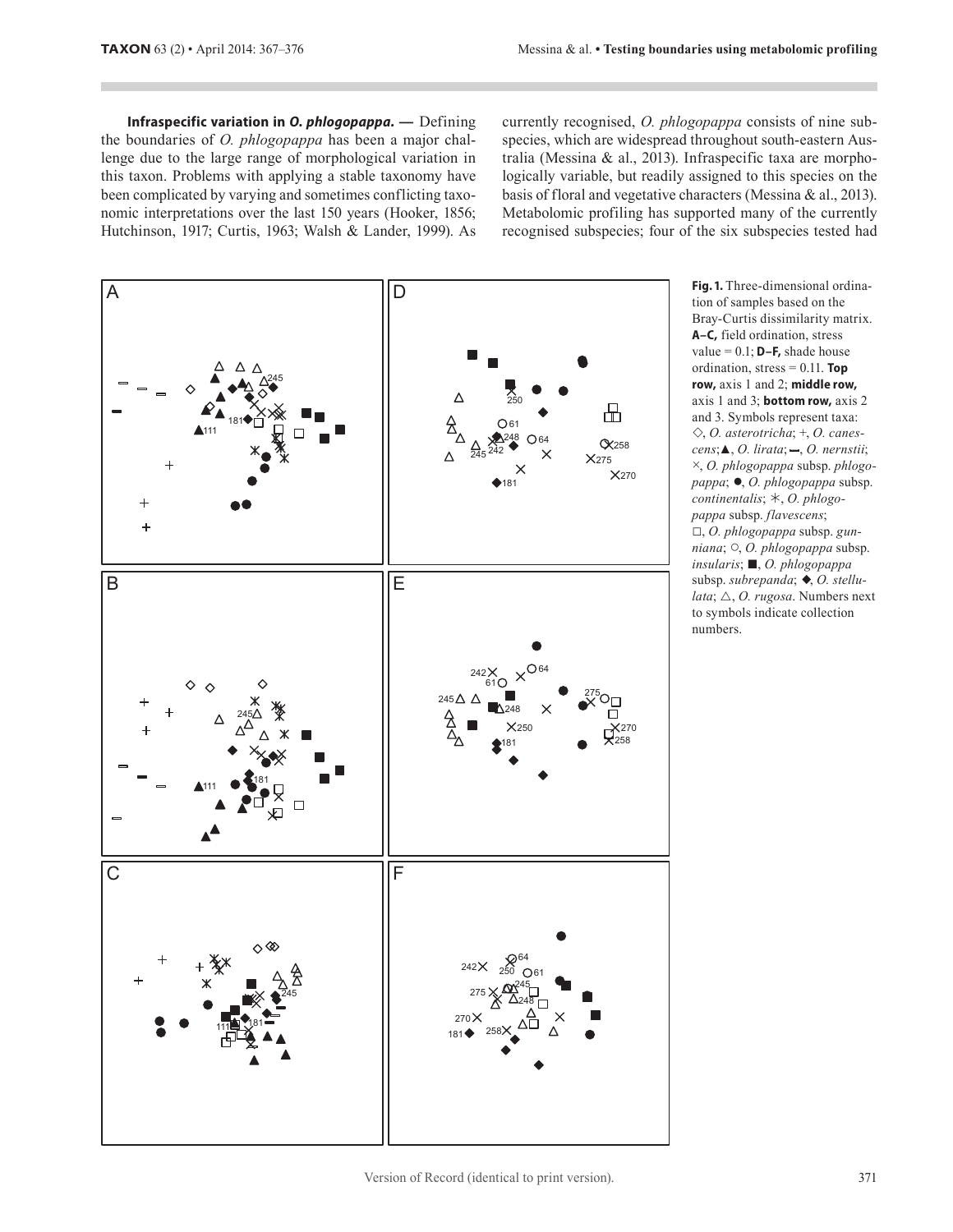significantly different metabolomic profiles. Samples of subsp. *subrepanda*, subsp. *continentalis*, and subsp. *flavescens* (based on field samples only) were all significantly different (Table 1). Subspecies *gunniana* was distinct from all other taxa, but the

difference between it and subsp. *phlogopappa* was not significant. However, this value was close to significant  $(P = 0.083)$ , and replicates of subsp. *gunniana* form a distinct cluster in the ordination (Fig. 1).

|  | Table 1. Pairwise ANOSIM comparisons of taxa. |  |
|--|-----------------------------------------------|--|
|  |                                               |  |

| Pairwise<br>comparison |                        | Field<br>R statistic | Shade house<br>R statistic | Pairwise<br>comparison |                                  | Field<br>R statistic | Shade house<br>R statistic |
|------------------------|------------------------|----------------------|----------------------------|------------------------|----------------------------------|----------------------|----------------------------|
| AST                    | CAN                    | $I^*$                | —                          | Pf                     | $\rm{P}c$                        | $0.972**$            |                            |
| AST                    | ${\rm LIR}$            | $1*$                 |                            | Pf                     | ${\bf P}$                        | 0.976**              | —                          |
| AST                    | <b>NERN</b>            | $1*$                 |                            | Pf                     | $\mathbf{P}\mathbf{s}$           | 0.988**              |                            |
| AST                    | $\mathbf{P}\mathbf{f}$ | $1*$                 |                            | $\mathbf{P}\mathbf{f}$ | Pg                               | $1**$                |                            |
| $\operatorname{AST}$   | $P_{c}$                | $1*$                 |                            | Pf                     | $\mathsf{RUG}$                   | $1***$               |                            |
| AST                    | ${\bf P}$              | 0.988*               |                            | $\mathbf{P}\mathbf{f}$ | <b>STEL</b>                      | $1**$                |                            |
| $\operatorname{AST}$   | $\mathbf{P}\mathbf{s}$ | $0.981*$             |                            | Pc                     | Pi                               |                      | $0.796*$                   |
| AST                    | Pg                     | $1*$                 |                            | $P_{c}$                | ${\bf P}$                        | $0.976**$            | $0.603**$                  |
| AST                    | <b>RUG</b>             | $0.949*$             |                            | Pc                     | $\mathbf{P}\mathbf{s}$           | $1**$                | $0.907*$                   |
| $\operatorname{AST}$   | <b>STEL</b>            | $0.944*$             |                            | $P_{c}$                | Pg                               | $0.906*$             | $0.778*$                   |
| CAN                    | LIR                    | $1*$                 |                            | Pc                     | RUG                              | $1***$               | 0.987**                    |
| CAN                    | <b>NERN</b>            | $1*$                 |                            | $P_{c}$                | <b>STEL</b>                      | 0.975**              | $0.917*$                   |
| CAN                    | Pf                     | $1*$                 |                            | Pi                     | ${\bf P}$                        |                      | 0.107                      |
| CAN                    | Pc                     | $1*$                 |                            | Pi                     | $\mathrm{Ps}$                    |                      | $0.852*$                   |
| CAN                    | P                      | $1*$                 | -                          | Pi                     | Pg                               |                      | $0.593*$                   |
| CAN                    | $\mathrm{Ps}$          | $1*$                 |                            | Pi                     | $\mathbf{R}\mathbf{U}\mathbf{G}$ |                      | $0.81**$                   |
| CAN                    | Pg                     | $1*$                 | $\overline{\phantom{0}}$   | Pi                     | <b>STEL</b>                      |                      | $0.648*$                   |
| CAN                    | <b>RUG</b>             | $1*$                 |                            | $\mathbf P$            | $\mathbf{P}\mathbf{s}$           | $0.817**$            | $0.476*$                   |
| CAN                    | <b>STEL</b>            | $1*$                 |                            | $\mathbf P$            | Pg                               | $0.77**$             | 0.242                      |
| ${\rm LIR}$            | <b>NERN</b>            | $1***$               |                            | P                      | RUG                              | $0.859**$            | $0.661**$                  |
| LIR                    | $\mathbf{P}\mathbf{f}$ | $1***$               |                            | $\mathbf P$            | <b>STEL</b>                      | $0.54**$             | $0.45*$                    |
| $_{\rm{LIR}}$          | Pc                     | $1***$               |                            | Ps                     | Pg                               | $0.958*$             | $l^*$                      |
| $_{\rm{LIR}}$          | ${\bf P}$              | $0.972**$            |                            | $\mathrm{Ps}$          | RUG                              | $1***$               | $0.937**$                  |
| ${\rm LIR}$            | $\mathbf{P}\mathbf{s}$ | $1***$               |                            | $\mathrm{Ps}$          | <b>STEL</b>                      | $1^*$                | $0.852*$                   |
| ${\rm LIR}$            | Pg                     | $0.956**$            |                            | Pg                     | $\mathsf{RUG}$                   | $1**$                | $1**$                      |
| LIR                    | <b>RUG</b>             | $0.997**$            |                            | Pg                     | <b>STEL</b>                      | $0.948*$             | $0.907*$                   |
| LIR                    | <b>STEL</b>            | 0.933**              |                            | <b>RUG</b>             | <b>STEL</b>                      | $0.838**$            | $0.706**$                  |
| <b>NERN</b>            | Pf                     | $1**$                |                            |                        |                                  |                      |                            |
| <b>NERN</b>            | $\rm{P}c$              | $1***$               |                            |                        |                                  |                      |                            |
| <b>NERN</b>            | P                      | $1***$               |                            |                        |                                  |                      |                            |
| <b>NERN</b>            | Ps                     | $1*$                 |                            |                        |                                  |                      |                            |
| <b>NERN</b>            | Pg                     | $1*$                 |                            |                        |                                  |                      |                            |
| <b>NERN</b>            | <b>RUG</b>             | $1***$               |                            |                        |                                  |                      |                            |
| <b>NERN</b>            | <b>STEL</b>            | $1*$                 |                            |                        |                                  |                      |                            |

The R statistic indicates differentiation of taxa, with  $R = 1$  when all replicates of a taxon are more similar to each other than any replicate of a different taxon.

\* Denotes significant ( $P < 0.05$ ), and \*\* highly significant ( $P < 0.01$ ) *P* values. Numbers in italics represent values regarded significant where  $P = 0.1$  as this is the lowest possible value due to limited sample size (see text). Taxon coding: AST, *O. asterotricha*; CAN, *O. canescens*; LIR, *O. lirata*; NERN, *O. nernstii*; P, *O. phlogopappa* subsp. *phlogopappa*; Pc, *O. phlogopappa* subsp. *continentalis*; Pf, *O. phlogopappa* subsp. *flavescens*; Pg, *O. phlogopappa* subsp. *gunniana*; Pi, *O. phlogopappa* subsp. *insularis*; Ps, *O. phlogopappa* subsp. *subrepanda*; STEL, *O. stellulata*; RUG, *O. rugosa*.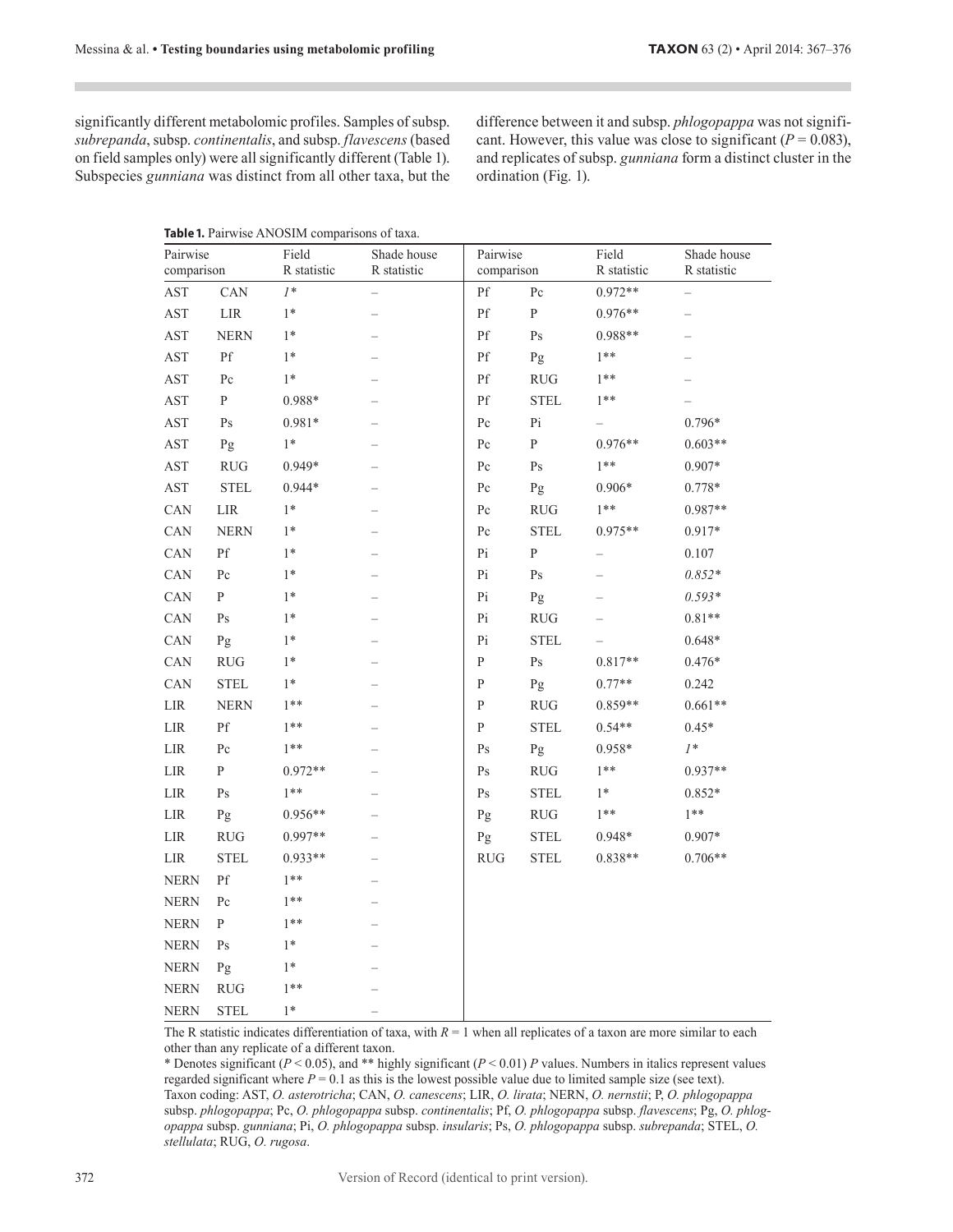*Olearia phlogopappa* subsp. *phlogopappa* and subsp. *insularis* were not separated by their chemistry, although some samples of subsp. *phlogopappa* from the south and west coast of Tasmania (*A. Messina 258, 270, 275*) loosely clustered in ordination space (Fig. 1D–F). The remaining samples were scattered throughout the ordination. Similarly, only the samples of subsp. *insularis* from Victoria (*A. Messina 61, 64*) clustered together. A similar pattern was observed in the morphological data (see Messina & al., 2013). In the morphological study both these taxa included a core group of morphologically similar populations and several atypical populations that were otherwise unplaced. For example, samples of subsp. *phlogopappa* on the east coast of Tasmania (e.g., *A. Messina 242, 250*) were not positioned closely to other populations within the subspecies in the shade house analysis. Likewise, some subsp. *insularis* samples from the Victorian coast (e.g., *A. Messina 61, 64*) did not cluster with samples from Islands in Bass Strait. These atypical populations were included in taxa on the basis of weak morphological affinities, and geographic or ecological similarities. Although metabolomic analysis does not support these two taxa as currently defined, neither does it propose a better taxonomy of these few atypical populations. Rather, in both studies these populations remain outliers. As such, no changes have to be made to the morphological treatment based on the metabolomic data. All other taxa in *O. phlogopappa* are supported, and removal of these two subspecies would upset an otherwise stable subspecific treatment. Further work may be warranted to determine where these few atypical populations should be placed.

**Field versus shade house samples. —** A long-standing issue in plant taxonomy is disentangling the effects of environment from underlying genetic influences on key traits. This is especially the case in chemotaxonomy, where the expression and concentration of many compounds is likely to be under a large degree of environmental control (e.g., Zidorn & al., 2004; Horwath & al., 2008; Murai & al., 2009), by both biotic and abiotic factors. The same is likely true of the metabolite profiles in this study, but differences in the sampling methodology for the

**Table 2.** Pairwise ANOSIM comparisons of *Olearia phlogopappa* s.l. with other *Olearia* species.

| Comparison    | Field R statistic | Shade house R statistic |
|---------------|-------------------|-------------------------|
| v AST         | $0.724***$        |                         |
| v CAN         | $0.980**$         |                         |
| <b>v</b> LIR  | $0.621***$        |                         |
| <b>v NERN</b> | $0.977**$         |                         |
| v RUG         | $0.531***$        | $0.376**$               |
| v STEL        | 0.119             | $0.235**$               |

These analyses were created by collapsing all subspecies of *O. phlogopappa* into a single taxon. The R statistic indicates differentiation of taxa, with  $R = 1$  when all replicates of a taxon are more similar to each other than any replicate of a different taxon.

\*\* Denotes highly significant (*P* < 0.01) *P* values.

Taxon coding: AST, *O. asterotricha*; CAN, *O. canescens*; LIR, *O. lirata*; NERN, *O. nernstii*; RUG, *O. rugosa*; STEL, *O. stellulata*. field and shade house samples did not permit any conclusions about environmental influences on the metabolite profiles. However, despite the methodological differences, both datasets gave congruent results in that both field and shade house samples confirmed the distinctiveness of the morphologically defined species and subspecies in the *Olearia phlogopappa* species complex. This is especially noteworthy for the field collections, where combining leaves from several individuals into single samples for analyses probably reduced intra-taxon variability between samples, and probably also reduced intertaxon dissimilarity. If so, using the metabolite profiles of the field collections in multivariate analyses was probably a conservative test of the distinction between the morphologically defined taxa. These data suggest that regardless of sampling strategy, metabolomic profiling is sufficiently robust to play a significant role in establishing low-level taxon boundaries.

**Logistics. —** The methodology in this study was straightforward. Only small samples of leaf material (0.1 g) were required, and the use of automated LC-MS to generate metabolite profiles removed the need for laborious chromatography and subsequent manual interpretation (Kite & al., 2003). However, the equipment is expensive and requires a technician for maintenance and operation. As such, many studies would need to outsource the analysis, similar to the strong trend towards outsourcing DNA sequence analyses to high-throughput facilities. In comparison, chemical analysis is much faster than DNA sequencing, with far fewer steps, and is a much cheaper option than sequencing. Metabolomic profiling also obviates the not inconsiderable health risks associated with the use of large volumes of hexane and chloroform in traditional thin-layer chromatography.

Many chemotaxonomic studies have targeted specific compounds (e.g., Zidorn & Stuppner, 2001; Kite & al., 2003, 2007; Saito & al., 2009). One major benefit of this approach is the identification of biologically interesting compounds that may explain differences between taxa in their ecology and evolutionary history (Takemoto & Arita, 2009; Wink & al., 2010; Kang & al., 2011). By contrast, the untargeted approach we took in this study resulted in thousands of features and an extremely large dataset, making it impossible at this time to identify individual compounds and their ecological roles in *Olearia* (cf. Trenerry & Rochfort, 2010). With time, specific compounds should become more easily identifiable through the development of metabolite databases (see Werner & al., 2008). In any case, it seems logical that a bigger dataset will be more informative than a smaller one, and taking an untargeted approach removes potential biases that might result from selective data inclusion (Kirk & al., 2005).

#### **ACKNOWLEDGEMENTS**

We are thankful to M. Bartley for maintenance of the living plant collection at La Trobe University, and S. Verdon for assistance in the field. Funding was provided by the Australian Government Bush Blitz Capacity-Building Grant, and the Australian Systematic Botany Hansjörg Eichler Scientific Research Fund.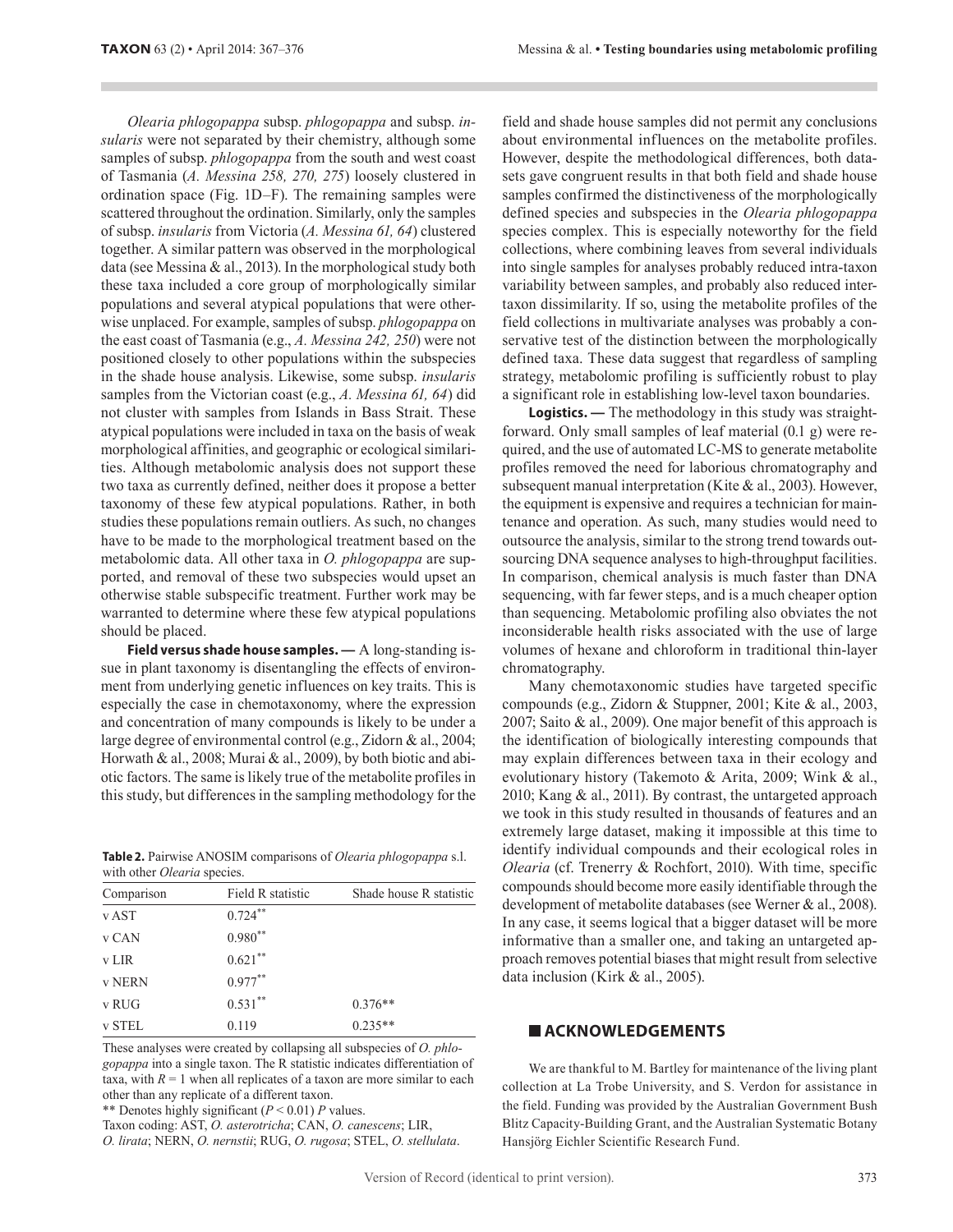- **Bohm, B.A.** 1998. *Introduction to flavonoids.* Amsterdam: Harwood Academic Publishers.
- **BOM (Australian Government Bureau of Meteorology)** 2011. monthly climate summary for Melbourne metropolitan area and environs. http://www.bom.gov.au/climate/current/month/vic/archive/201105.melbourne.shtml (accessed 23 Sep 2013).
- **Brouillet, L., Lowrey, T.K., Urbatsch, L., Karaman-Castro, V., Sancho, G., Wagstaff, S. & Semple, J.C.** 2009. Astereae. Pp. 589–629 in: Funk, V., Susanna, A., Stuessy, T. & Bayer, R. (eds.), *Systematics, evolution, and biogeography of Compositae*. Vienna: International Association for Plant Taxonomy.
- **Brown, G.K., Ariati, S.R., Murphy, D.J., Miller, J. & Ladiges, P.Y.** 2006. Bipinnate Acacias (*Acacia* subg. *Phyllodineae* sect. *Botrycephalae*) of eastern Australia are polyphyletic based on DNA sequence data. *Austral. Syst. Bot.* 19: 315–326. http://dx.doi.org/10.1071/SB05039
- **CBOL Plant Working Group** 2009. A DNA barcode for land plants. *Proc. Natl. Acad. Sci U.S.A.* 106: 12794–12797. http://dx.doi.org/10.1073/pnas.0905845106
- **Chase, M., Cowan, R., Hollingsworth, P., Van den Berg, C., Madrinan, S., Petersen, G., Seberg, O., Jorgsensen, T., Cameron, K., Carine, M., Pedersen, N., Hedderson, T.A.J., Conrad, F., Salazar, G.A., Richardson, J.E., Hollingsworth, M.L., Barraclough, T.G., Kelly, L. & Wilkinson, M.** 2007. A proposal for a standardised protocol to barcode all land plants. *Taxon* 56: 295–299.
- **Clarke, K.R. & Gorey R.N.** 2006. *PRIMER v6: User manual/tutorial*. Plymouth: PRIMER-E.
- **Clarke, K.R. & Warwick, R.M.** 2001. *Change in marine communities: An approach to statistical analysis and interpretation*. Plymouth: PRIMER-E.
- **Clarkson, J.J., Knapp, S., Garcia, V.F., Olmstead, R.G., Leitch, A.R. & Chase, M.** 2004. Phylogenetic relationships in *Nicotiana* (Solanaceae) inferred from multiple plastid DNA regions. *Molec. Phylogen. Evol.* 33: 75–90.

http://dx.doi.org/10.1016/j.ympev.2004.05.002

- **Cross, E., Quinn, C. & Wagstaff, S.** 2002. Molecular evidence for the polyphyly of *Olearia* (Astereae: Asteraceae). *Pl. Syst. Evol.* 235: 99–120. http://dx.doi.org/10.1007/s00606-002-0198-9
- **Curtis, W.M.** 1963. *The student's Flora of Tasmania*, vol. 2. Hobart: Government Printer.
- Devey, D., Bateman, R., Fay, M. & Hawkins, J. 2008. Friends or relatives? Phylogenetics and species delimitation in the controversial European orchid genus *Ophrys*. *Ann. Bot. (Oxford)* 101: 385–402. http://dx.doi.org/10.1093/aob/mcm299
- **Dunn, W.B., Broadhurst, D., Begley, P., Zelena, E., Francis-McIntyre, S., Anderson, N., Brown, M., Knowles, J.D., Halsall, A. & Haselden, J.N.** 2011. Procedures for large-scale metabolic profiling of serum and plasma using gas chromatography and liquid chromatography coupled to mass spectrometry. *Nat. Protoc.* 6: 1060–1083. http://dx.doi.org/10.1038/nprot.2011.335
- **Ekenäs, C., Rosén, J., Wagner, S., Merfort, I., Backlund, A. & Andreasen, K.** 2009. Secondary chemistry and ribosomal DNA data congruencies in *Arnica* (Asteraceae). *Cladistics* 25: 78–92. http://dx.doi.org/10.1111/j.1096-0031.2008.00244.x
- **Fiehn, O., Kopka, J., Dörmann, P., Altmann, T., Trethewey, R.N. & Willmitzer, L.** 2000. Metabolite profiling for plant functional genomics. *Nat. Biotechnol.* 18: 1157–1161. http://dx.doi.org/10.1038/81137
- **Fournier, P., Couderc, C., Buffet, S., Flaudrops, C. & Raoult, D.**  2009. Rapid and cost-effective identification of *Bartonella* species using mass spectrometry. *J. Med. Microbiol.* 58: 1154–1159. http://dx.doi.org/10.1099/jmm.0.009647-0
- Frisvad, J.C., Andersen, B. & Thrane, U. 2008. The use of secondary metabolite profiling in chemotaxonomy of filamentous fungi. *Mycol. Res.* 112: 231–240. http://dx.doi.org/10.1016/j.mycres.2007.08.018
- **LITERATURE CITED Ge, G., Zhang, Y., Hao, D., Hu, Y., Luan, H., Liu, X., He, Y., Wang, Z. & Yang, L.** 2008. Chemotaxonomic study of medicinal *Taxus* species with fingerprint and multivariate analysis. *Pl. Med. (Stuttgart)* 74: 773–779.
	- **Harborne, J.B.** 1967. *Comparative biochemistry of the flavonoids.* London: Academic Press.
	- **Harborne, J.B.** 1973. *Phytochemical methods.* London: Chapman and Hall.
	- **Harborne, J.B.** 1975. The biochemical systematics of flavonoids. Pp. 1056–1095 in: Harborne, J.B., Mabry, T.J. & Mabry, H. (eds.), *The flavonoids*. London: Chapman and Hall. http://dx.doi.org/10.1007/978-1-4899-2909-9\_19
	- **Hegnauer, R.** 1986. Phytochemistry and plant taxonomy An essay on the chemotaxonomy of higher plants. *Phytochemistry* 25: 1519– 1535. http://dx.doi.org/10.1016/S0031-9422(00)81204-2
	- **Hooker, J.D.** 1856. *The botany of the Antarctic voyage of H.M. Discovery ships Erebus and Terror*, part 3, *Flora Tasmaniae.* London: Reeve.
	- **Horwath, A.B., Grayer, R.J., Keith-Lucas, M.D. & Simmonds, M.S.J.** 2008. Chemical characterisation of wild populations of *Thymus* from different climatic regions in southeast Spain. *Biochem. Syst. Ecol.* 36: 117–133. http://dx.doi.org/10.1016/j.bse.2007.08.009
	- **Hutchinson, J.** 1917. *Olearia gunniana* and its allies. *Gard. Chron.* 61: 3–24.
	- **Ivanisevic, J., Thomas, O.P., Lejeusne, C., Chevaldonné, P. & Pérez, T.** 2011. Metabolic fingerprinting as an indicator of biodiversity: Towards understanding inter-specific relationships among Homoscleromorpha sponges. *Metabolomics* 7: 289–304. http://dx.doi.org/10.1007/s11306-010-0239-2
	- **Kang, D., Kim, J., Choi, J.N., Liu, K.H. & Lee, C.H.** 2011. Chemotaxonomy of *Trichoderma* spp. using mass spectrometry-based metabolite profiling. *J. Microbiol. Biotechnol.* 21: 5–13. http://dx.doi.org/10.4014/jmb.1008.08018
	- **Kelly, L., Ameka, G. & Chase, M.** 2010. DNA barcoding of African Podostemaceae (river-weeds): A test of proposed barcode regions. *Taxon* 59: 251–260.
	- **Kim, H.K., Khan, S., Wilson, E.G., Kricun, S.D.P., Meissner, A., Goraler, S., Deelder, A.M., Choi, Y.H. & Verpoorte, R.** 2010. Metabolic classification of South American *Ilex* species by NMRbased metabolomics. *Phytochemistry* 71: 773–784. http://dx.doi.org/10.1016/j.phytochem.2010.02.001
	- **Kim, S., Ban, S., Chung, H., Choi, D., Choi, P., Yoo, O. & Liu, J.**  2004. Taxonomic discrimination of higher plants by pyrolysis mass spectrometry. *Pl. Cell Rep.* 22: 519–522. http://dx.doi.org/10.1007/s00299-003-0714-6
	- **Kirk, H., Choi, Y.H., Kim, H.K., Verpoorte, R. & Van der Meijden, E.** 2005. Comparing metabolomes: The chemical consequences of hybridization in plants. *New Phytol.* 167: 613–622. http://dx.doi.org/10.1111/j.1469-8137.2005.01448.x
	- **Kite, G.C., Veitch, N.C., Grayer, R.J. & Simmonds, M.S.J.** 2003. The use of hyphenated techniques in comparative phytochemical studies of legumes. *Biochem. Syst. Ecol.* 31: 813–843. http://dx.doi.org/10.1016/S0305-1978(03)00086-3
	- **Kite, G.C., Stoneham, C.A. & Veitch, N.C.** 2007. Flavonol tetraglycosides and other constituents from leaves of *Styphnolobium japonicum* (Leguminosae) and related taxa. *Phytochemistry* 68: 1407–1416. http://dx.doi.org/10.1016/j.phytochem.2007.03.004
	- **Kite, G.C., Veitch, N.C., Boalch, M.E., Lewis, G.P., Leon, C.J. & Simmonds, M.S.J.** 2009. Flavonol tetraglycosides from fruits of *Styphnolobium japonicum* (Leguminosae) and the authentication of Fructus Sophorae and Flos Sophorae. *Phytochemistry* 70: 785–794. http://dx.doi.org/10.1016/j.phytochem.2009.04.003
	- **Korotkova, N., Borsch, T., Quandt, D., Taylor, N.P., Müller, K.F. & Barthlott, W.** 2011. What does it take to resolve relationships and to identify species with molecular markers? An example for the epiphytic Rhipsalideae (Cactaceae) *Amer. J. Bot.* 98: 1549–1572. http://dx.doi.org/10.3732/ajb.1000502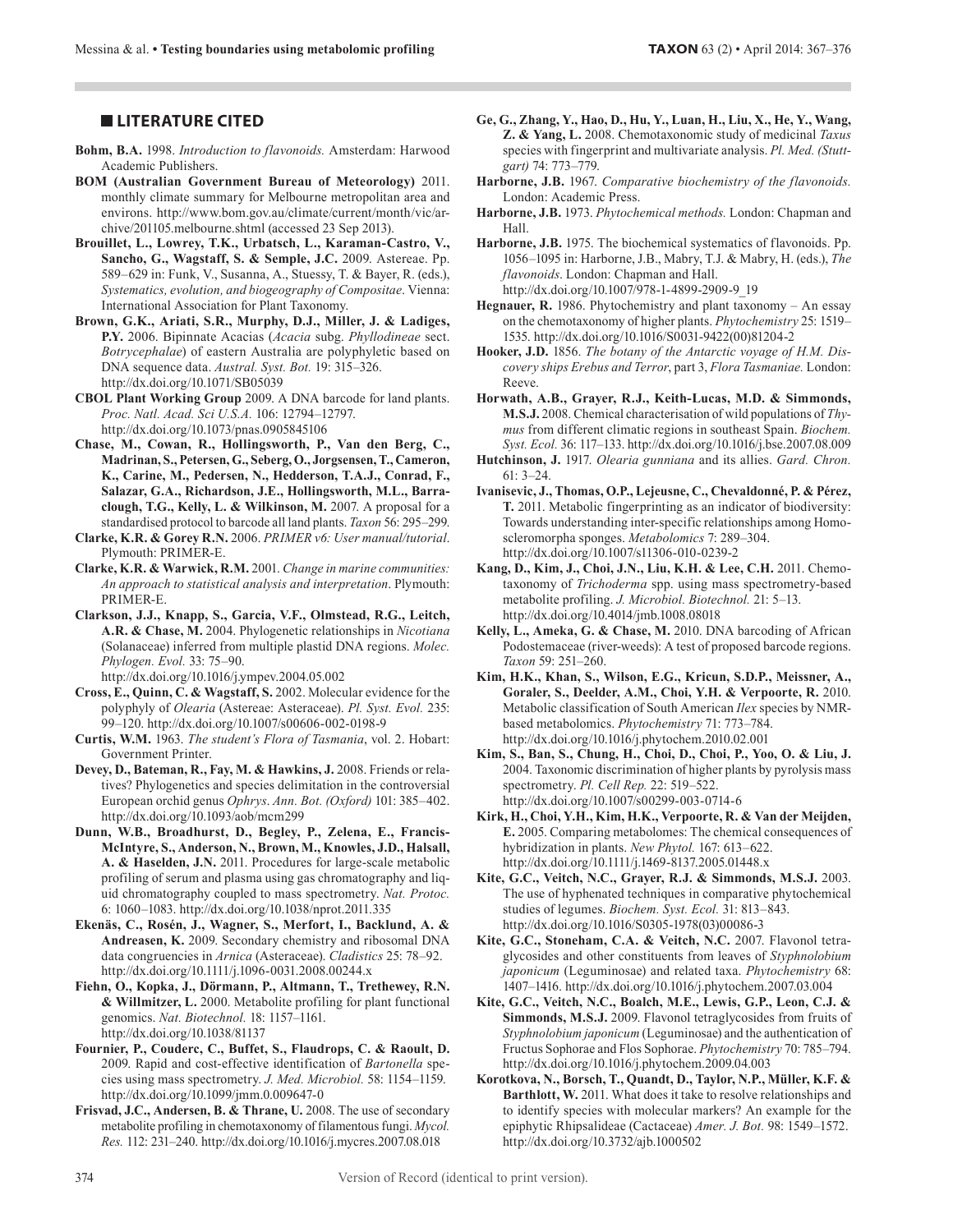- **Kress, W., Wurdack, K., Zimmer, E., Weigt, L. & Janzen, D.** 2005. Use of DNA barcodes to identify flowering plants. *Proc. Natl. Acad. Sci. U.S.A.* 102: 8369–8374. http://dx.doi.org/10.1073/pnas.0503123102
- **Lander, N.S.** 1994. *Olearia*. Pp. 185–197 in: Harden, G. (ed.), *Flora of New South Wales*, vol. 3. Sydney: University of New South Wales **Press**
- **Markham, K.R.** 2006. Flavonoid biochemistry. Pp. 38–44 in: Bayly, M.J. & Kellow, A.V. (eds.), *An illustrated guide to New Zealand Hebes*. Wellington: Te Papa Press.
- **Messina, A.** 2013. *A taxonomic assessment of* Olearia *section* Asterotriche. Ph.D. dissertation, La Trobe University, Melbourne, Australia.
- **Messina, A., Walsh, N.G., Hoebee, S.E. & Green, P.T.** 2013. A morphological assessment of the *Olearia phlogopappa* (Labill.) DC. complex (ASTERACEAE: ASTEREAE). *Austral. Syst. Bot.* 26: 31–80. http://dx.doi.org/10.1071/SB12026
- **Murai, Y., Takemura, S., Takeda, K., Kitajima, J. & Iwashina, T.**  2009. Altitudinal variation of UV-absorbing compounds in *Plantago asiatica*. *Biochem. Syst. Ecol.* 37: 378–384. http://dx.doi.org/10.1016/j.bse.2009.07.005
- **Nyman, T. & Julkunen-Tiitto, R.** 2005. Chemical variation within and among six northern willow species. *Phytochemistry* 66: 2836– 2843. http://dx.doi.org/10.1016/j.phytochem.2005.09.040
- **Pope, G.A., MacKenzie, D.A., Defernez, M., Aroso, M.A.M.M., Fuller, L.J., Mellon, F.A., Dunn, W.B., Brown, M., Goodacre, R., Kell, D.B., Marvin, M.E., Louis, E.J. & Roberts, I.N.** 2007. Metabolic footprinting as a tool for discriminating between brewing yeasts. *Yeast* 24: 667–679. http://dx.doi.org/10.1002/yea.1499
- **Reynolds, T.** 2007. The evolution of chemosystematics. *Phytochemistry* 68: 2887–2895. http://dx.doi.org/10.1016/j.phytochem.2007.06.027
- **Rochfort, S.** 2005. Metabolomics reviewed: A new "omics" platform technology for systems biology and implications for natural products research. *J. Nat. Prod. (Lloydia)* 68: 1813–1820. http://dx.doi.org/10.1021/np050255w
- **Saito, Y., Iwashina, T., Peng, C.-I. & Kokubugata, G.** 2009. Taxonomic reconsiderations of *Disporum luzoniense* (Liliaceae s.l.) using flavonoid characters. *Blumea* 54: 59–62. http://dx.doi.org/10.3767/000651909X474096
- **Sauer, S. & Kliem, M.** 2010. Mass spectrometry tools for the classification and identification of bacteria. *Nat. Rev. Microbiol.* 8: 74–82. http://dx.doi.org/10.1038/nrmicro2243
- **Sauer, S., Freiwald, A., Maier, T., Kube, M., Reinhardt, R., Kostrzewa, M. & Geider, K.** 2008. Classification and identification of bacteria by mass spectrometry and computational analysis. *PLoS ONE* 3: e2843.

http://dx.doi.org/10.1371/journal.pone.0002843

- **Schaneberg, B.T., Crockett, S., Bedir, E. & Khan, I.A.** 2003. The role of chemical fingerprinting: Application to *Ephedra*. *Phytochemistry* 62: 911–918. http://dx.doi.org/10.1016/S0031-9422(02)00716-1
- **Shaw, J., Lickey, E., Beck, J., Farmer, S., Liu, W., Miller, J., Siripun, K., Winder, C., Schilling, E. & Small, R.** 2005. The tortoise and the hare II: Relative utility of 21 noncoding chloroplast DNA sequences for phylogenetic analysis. *Amer. J. Bot.* 92: 142–166. http://dx.doi.org/10.3732/ajb.92.1.142
- **Shaw, J., Lickey, E., Schilling, E. & Small, R.** 2007. Comparison of whole chloroplast genome sequences to choose noncoding regions

for phylogenetic studies in angiosperms: The tortoise and the hare III. *Amer. J. Bot.* 94: 275–288. http://dx.doi.org/10.3732/ajb.94.3.275

- **Smith, P.M.** 1976. *The chemotaxonomy of plants.* London: Edward Arnold.
- **Stuessy, T.F.** 2009. *Plant taxonomy: The systematic evaluation of comparative data*, 2nd ed. New York: Columbian University Press.
- **Takayama, K., Lopez S., P., König, C., Kohl, G., Novak, J. & Stuessy, T.F.** 2011. A simple and cost-effective approach for microsatellite isolation in non-model plant species using small-scale 454 pyrosequencing. *Taxon* 60: 1442–1449.
- **Takemoto, K. & Arita, M.** 2009. Heterogeneous distribution of metabolites across plant species. *Physica A* 388: 2771–2780. http://dx.doi.org/10.1016/j.physa.2009.03.011
- **Trenerry, V.C. & Rochfort, S.J.** 2010. Natural products reasearch and metabolomics. Pp. 595–628 in: Mander, L. & Lui, H.-W. (eds.), *Comprehensive natural products II. Chemistry and biology*, vol. 9. Oxford: Elsevier.
- **Walsh, N.G. & Lander, N.S.** 1999. *Olearia*. Pp. 886–912 in: Walsh, N.G. & T.J. Entwisle (eds.), *Flora of Victoria*, vol. 4. Melbourne: Inkata Press.
- **Werner, E., Heilier, J., Ducruix, C., Ezan, E., Junot, C. & Tabet, J.**  2008. Mass spectrometry for the identification of the discriminating signals from metabolomics: Current status and future trends. *J. Chromatogr. B* 871: 143–163.
- http://dx.doi.org/10.1016/j.jchromb.2008.07.004 **Willis, J.H.** 1973. *A handbook to plants in Victoria*, vol. 2. Melbourne: University Press.
- **Wilt, F.M., Geddes, J.D., Tamma, R.V., Miller, G.C. & Everett, R.L.** 1992. Interspecific variation of phenolic concentrations in persistent leaves among six taxa from subgenus Tridentatae of *Artemisia* (Asteraceae). *Biochem. Syst. Ecol.* 20: 41–52. http://dx.doi.org/10.1016/0305-1978(92)90071-K
- **Wink, M.** 2003. Evolution of secondary metabolites from an ecological and molecular phylogenetic perspective. *Phytochemistry* 64: 3–19. http://dx.doi.org/10.1016/S0031-9422(03)00300-5
- **Wink, M., Botschen, F., Gosmann, C., Schäfer, H. & Waterman, P.G.** 2010. Chemotaxonomy seen from a phylogenetic perspective and evolution of secondary metabolism. Pp. 364–433. In: Wink, M. (ed.), *Biochemistry of plant secondary metabolism*. Annual Plant Reviews 40: Wiley, Chichester. http://dx.doi.org/10.1002/9781444320503.ch7
- **Xie, G.X., Yan, N., Su, M.M., Zhang, Y.Y., Zhao, A.H., Gao, X.F., Liu, Z., Xiao, P.G. & Jia, W.** 2008. Application of ultra-performance LC-TOF MS metabolite profiling techniques to the analysis of medicinal *Panax* herbs. *Metabolomics* 4: 248–260. http://dx.doi.org/10.1007/s11306-008-0115-5
- **Zidorn, C.** 2008. Plant chemosystematics. Pp. 78–101. In: Waksmundzka-Hajnos, M., Sherma, J. & Kowalska, T. (eds.), *Thin layer chromotography in phytochemistry*. Boca Raton: Taylor & Francis. http://dx.doi.org/10.1201/9781420046786.ch5
- **Zidorn, C. & Stuppner, H.** 2001. Chemosystematics of taxa from the *Leontodon* section *Oporinia*. *Biochem. Syst. Ecol.* 29: 827–837. http://dx.doi.org/10.1016/S0305-1978(01)00019-9
- **Zidorn, C., Schubert, B. & Stuppner, H.** 2004. Altitudinal differences in the contents of phenolics in flowering heads of three members of the tribe Lactuceae (Asteraceae) occuring as introduced species in New Zealand. *Biochem. Syst. Ecol.* 33: 855–872. http://dx.doi.org/10.1016/j.bse.2004.12.027

**Appendix 1.** Species names and authority, locality, altitude, date collected, and voucher number. All samples were made in Australia, and vouchers are deposited at MEL. Location abbreviations represent: NSW, New South Wales; QLD, Queensland; TAS, Tasmania; VIC, Victoria; NP, National Park; SF, State Forest; SP, State Park. Letters in parentheses after voucher number (F and S) refer to which analysis sample was included; field or shade house respectively. An asterisk (\*) indicates sample not included in statistical analyses, but present in the QC sample.

*Olearia asterotricha* (F.Muell.) Benth., NSW, Nattai NP, 600 m, 10-Nov-07, *A. Messina 108* (F); VIC, Bunyip SF, 140 m, 28-Dec-07, *A. Messina 155* (F); VIC, Grampians NP, 600 m, 28-Oct-08, *A. Messina 224* (F, S\*); VIC, Mt. Kincaid, 150 m, 29-Oct-08, *A. Messina 225* (S). *O. brevipedunculata* N.G.Walsh, VIC,